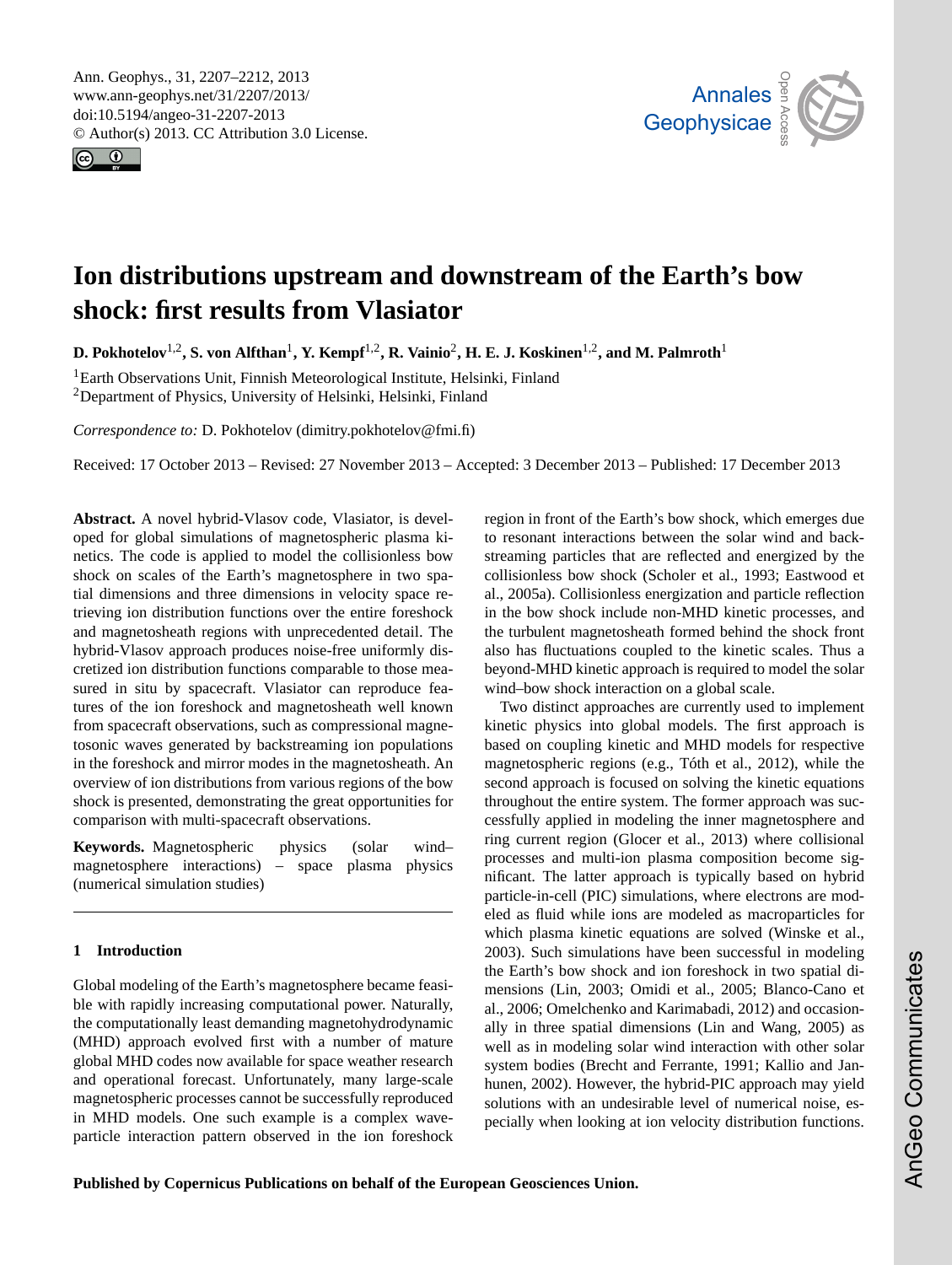Numerical noise can be reduced by increasing the number of ions launched in the simulation, but this leads to a rapid increase in computational demands. Also, most hybrid-PIC simulations were applied to small-scale planetary magnetospheres or used a downscaled Earth's magnetic dipole to reduce computational demands.

An alternative approach to the hybrid-PIC modeling is to use Vlasov's equation and model directly the evolution of the six-dimensional ion distribution function (three in ordinary space, and three in velocity space) while treating electrons as a fluid, yielding a hybrid-Vlasov approach. Hybrid-Vlasov simulations require massive amounts of memory and computations to propagate the ion distribution function and are, thus, even more computationally challenging than the hybrid-PIC approach. The main benefit of the hybrid-Vlasov approach is the ability to produce noise-free uniformly discretized ion distribution functions comparable to those measured in situ by spacecraft (e.g., [Kis et al.,](#page-4-5) [2007\)](#page-4-5). Due to the computational complexity, the global hybrid-Vlasov approach has not received a lot of attention in the past, while a number of local simulations have been implemented [\(Valentini et al.,](#page-5-7) [2007;](#page-5-7) [Valentini et al.,](#page-5-8) [2010;](#page-5-8) [Eliasson and](#page-4-6) [Shukla,](#page-4-6) [2007\)](#page-4-6). The newly developed global hybrid-Vlasov code, Vlasiator [\(Sandroos et al.,](#page-5-9) [2013;](#page-5-9) [Palmroth et al.,](#page-5-10) [2013\)](#page-5-10), has been utilized in this study to model the kinetic behavior of the collisionless bow shock, mainly focusing on ion distribution functions upstream and downstream of the Earth's bow shock.

# **2 Numerical model**

Vlasiator [\(Sandroos et al.,](#page-5-9) [2013;](#page-5-9) [Palmroth et al.,](#page-5-10) [2013\)](#page-5-10) is a novel space plasma simulation code designed for global magnetospheric simulations. It is based on a selfconsistent hybrid-Vlasov model describing ions with a distribution function while treating electrons as a massless charge-neutralizing fluid. The fundamental description of charged particle motion in an electromagnetic field is given by Vlasov's equation

$$
\frac{\partial f}{\partial t} + v \cdot \nabla_r f + \frac{q}{m} (E + v \times \boldsymbol{B}) \cdot \nabla_v f = 0,
$$
 (1)

where r and v are the spatial and velocity coordinates,  $f =$  $f(r, v, t)$  is the six-dimensional phase-space density of a particle species with mass  $m$  and charge  $q$ ,  $E$  is the electric field and  $\bm{B}$  is the magnetic field. The bulk parameters of the plasma, such as the ion charge density  $\rho_q$ , are obtained as velocity moments of the ion velocity distribution function.

Vlasov's equation is coupled with Maxwell's equations in which the displacement current is neglected. The system is closed by Ohm's law that models the effect of the massless electron fluid. It describes the dependence of the electric field on the magnetic field, and is needed when updating the magnetic field using Faraday's law. Vlasiator currently uses an ideal Ohm's law, modeling electrons as a massless charge-neutralizing fluid:

$$
E = -V_1 \times B,\tag{2}
$$

where  $V_i$  is the ion bulk velocity. The electric field used when propagating fields does not include the Hall term  $j \times B/\rho_q$ , where  $j$  is the total current density. This is a reasonably good approximation for the global simulations presented in this study, since we are not aiming to resolve the inertial ion scales and thus the Hall term can be neglected. In the Lorentz force, however,  $E$  is given by

$$
E = -V_i \times B + \frac{1}{\rho_q} j \times B, \tag{3}
$$

where the second term on the right-hand side is the Hall term. Here the Hall term needs to be included, since otherwise momentum conservation is violated and no bulk force is exerted on the ions [\(Karimabadi et al.,](#page-4-7) [2004\)](#page-4-7).

Vlasiator uses a second-order accurate finite volume method to solve Vlasov's equation and supports full sixdimensional cases (three spatial and three velocity coordinates). The method uses Strang splitting [\(Strang,](#page-5-11) [1968\)](#page-5-11) to separate propagation in ordinary and velocity spaces, and is based on a three-dimensional wave-propagation algorithm [\(Langseth and LeVeque,](#page-5-12) [2000;](#page-5-12) [LeVeque,](#page-5-13) [1997\)](#page-5-13). The field solver is a second-order accurate upwind constrained transport method, which is divergence-conserving by construction [\(Londrillo and del Zanna,](#page-5-14) [2004\)](#page-5-14).

Global hybrid-Vlasov simulations require massively parallel computations on supercomputers to propagate the full sixdimensional distribution functions. Even five-dimensional simulations (two spatial coordinates, three velocity coordinates) described in this study consist of the order of  $10^{12}$ potential phase-space cells. To enable these simulations the Vlasiator code has been parallelized using a two-level strategy with the Message Passing Interface (MPI) and OpenMP. The current code scales well to tens of thousands of cores, and the simulations presented here have been computed on 16 384 cores on a Cray XE6 supercomputer. To reduce the computational load and memory usage the ion distribution function is described by a sparse representation where effectively empty phase-space cells are neither propagated nor stored. This reduces the number of phase-space cells in these simulations to 1 % of its original value.

#### **3 Global magnetospheric simulation**

The global magnetospheric simulation is set up to cover the region of near-Earth space from the inner boundary (defined at 6  $R<sub>E</sub>$  radial distance) to the solar wind, thus covering the dayside part of the Earth's magnetosphere, the magnetosheath, the bow shock and the foreshock region. The Geocentric Solar Ecliptic System (GSE) is used with its  $x$  axis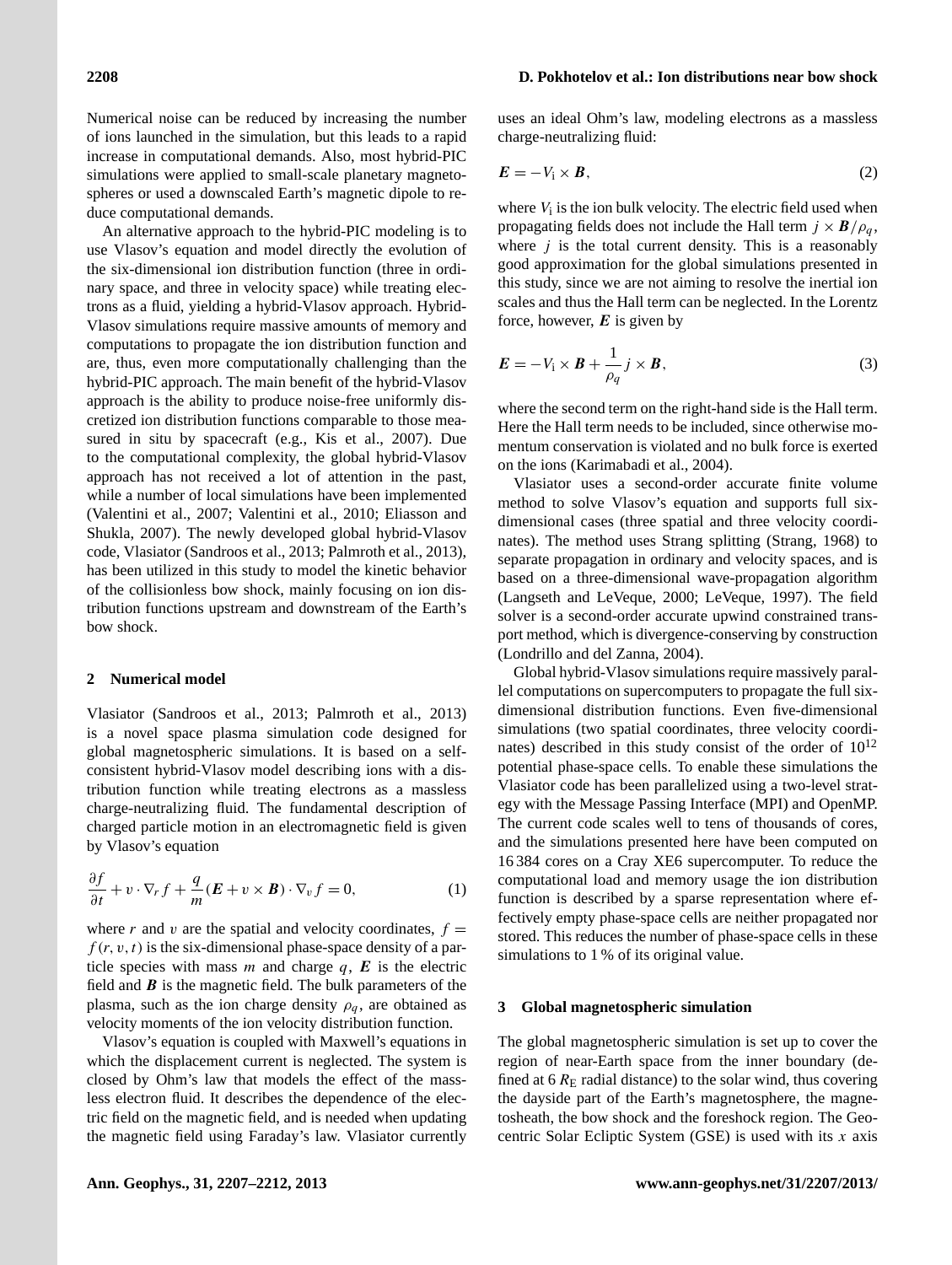pointing from the Earth towards the Sun, its y axis in the ecliptic plane pointing towards dusk and its  $z$  axis parallel to the ecliptic pole. The simulation box is shifted towards the Sun, extending from  $-20$  to 40  $R<sub>E</sub>$  along the x axis and from  $-67$  to 52  $R<sub>E</sub>$  along the y axis. The grid dimensions in two-dimensional ordinary space are 450 and 900 along the  $x$  and  $y$  axis, respectively, thus making the spatial resolution 0.13  $R<sub>E</sub>$ . Along the z axis the system is periodic. The velocity space has a resolution of  $20 \text{ km s}^{-1}$ , and its extent in all three velocity dimensions is  $-2000 \text{ km s}^{-1}$  to  $2000 \text{ km s}^{-1}$ . The Earth's magnetic dipole is directed along the  $\zeta$  axis, and has a strength of  $8.0 \times 10^{22}$  Am<sup>2</sup>.

At the solar wind boundary on the edge facing the Sun a static Maxwellian ion velocity distribution is set in all cells, corresponding to typical solar wind conditions ( $V_{SW}$  = 500 km s<sup>-1</sup>,  $n_i = 10^6$  m<sup>-3</sup>,  $T_i = 10^5$  K). The simulation is set up with an IMF of 5 nT pointing at a 45° angle with respect to the x axis (IMF  $B_y = -B_x = 3.5$  nT). To set the IMF we add a constant magnetic field to the background field in all cells including the boundary cells. At the inner boundary the distribution function is set to a stationary state  $(n_i = 10^6 \text{ m}^{-3})$ ,  $T<sub>i</sub> = 10<sup>5</sup>$  K) and the perturbed magnetic field is set to zero. This inner boundary is far from being realistic with respect to the actual inner magnetosphere, and can be viewed as a first implementation that enables studies of phenomena, such as the ion foreshock, which are located far from the inner boundary. At the outflow boundaries each cell copies from its nearest normal neighbor cell the distribution function, and its magnetic field value. This allows plasma to flow out of the system.

In this simulation the ion thermal scales are well resolved in the velocity space with the ion thermal velocities of  $\sim$  65 km s<sup>-1</sup> and 200 km s<sup>-1</sup> in the ion foreshock and in the magnetosheath, respectively, compared with the velocity space resolution of 20 km s−<sup>1</sup> . However, no attempt was made to resolve the thermal ion gyroscales of ∼ 200 km. The impact of spatial resolution on hybrid-Vlasov simulations is assessed in more detail in a separate study using local simulation with Vlasiator [\(Kempf et al.,](#page-4-8) [2013\)](#page-4-8).

After the initialization stage of ∼ 200 s required for the solar wind to reach the Earth's magnetic dipole, the collisionless bow shock forms in front of the Earth. At the 45◦ IMF cone angle the bow shock consists of two distinct regions: the quasi-perpendicular shock region in the dusk sector and the quasi-parallel shock region in the dawn sector. Figure 1 shows perturbations of the ion density throughout the computational domain at  $t = 1027$  s. The ion foreshock boundary is clearly seen as a line separating the regions of quasi-parallel and quasi-perpendicular bow shock. The quasi-perpendicular shock is unable to reflect particles into the solar wind and thus the ion population in the dusk sector consists only of the Maxwellian solar wind flow. In contrast, the quasi-parallel bow shock is characterized by reflected ion populations accelerated by the shock and streaming back against the incoming solar wind.

In the presented simulation, backstreaming ion distributions appearing across the ion foreshock region can be classified as follows. Gyrating ring-shaped ion distributions with relatively narrow energy spectra appear in close vicinity of the ion foreshock boundary (panel b in Fig. 1). The shape of the ion distribution function is shown in Fig. 1b as a 2-D slice in the  $xy$  velocity plane and also as a 3-D isosurface. Downstream from the ion foreshock boundary (panel c in Fig. 1) the backstreaming ion populations appear to be cap-shaped as shown in Fig. 1c, with the energy spectra getting broader and more diffused further downstream (see Fig. 1d).

The bulk velocity of backstreaming ion populations steadily decreases towards the inner region of the ion foreshock. Backstreaming ion velocities  $V<sub>b</sub>$  normalized by solar wind velocity range from  $V_b/V_{SW} = 2.0{\text -}2.2$  near the ion foreshock boundary to  $V_b/V_{SW} = 0.8-0.9$  deep inside the ion foreshock. The backstreaming ion populations seen across the ion foreshock are accompanied by quasi-monochromatic compressional oscillations with periods ∼30 s and wavelengths varying from ∼2 R<sub>E</sub> near the ion foreshock boundary to less than  $1 R<sub>E</sub>$  deep inside the ion foreshock. The wave magnitude is typically 5–10 % of the background value both for the magnetic field and density, confirming the compressional nature of the waves, which is consistent with theoretical predictions for the fast magnetosonic perturbations in the MHD limit (e.g., [Le and Russell,](#page-5-15) [1994\)](#page-5-15).

Properties of ion distributions reproduced in the simulation are generally consistent with known single- and multispacecraft observations in the foreshock as summarized by [Bonifazi and Moreno](#page-4-9) [\(1981\)](#page-4-9); [Fuselier](#page-4-10) [\(1995\)](#page-4-10); [Eastwood](#page-4-0) [et al.](#page-4-0) [\(2005a\)](#page-4-0). Narrow gyrating, often gyrophase-bunched, distributions are typically observed near the ion foreshock boundary. Cap-shaped (crescent-shaped in 2-D) ion distributions, also known as intermediate distributions [\(Fuselier,](#page-4-10) [1995\)](#page-4-10), are observed deeper in the ion foreshock, with more diffused ion distributions appearing further downstream. The intermediate distributions are associated with quasimonochromatic foreshock waves known as 30 s sinusoidal waves [\(Le and Russell,](#page-5-15) [1994\)](#page-5-15) believed to be generated by the backstreaming shock-energized ion population via ion/ion resonance interaction [\(Gary,](#page-4-11) [1991\)](#page-4-11). Multi-spacecraft analysis using Cluster satellites shows these waves to be compressional magnetosonic modes with periods close to 30 s and wavelengths of  $\sim 1 R_{\rm E}$  propagating obliquely to the background magnetic field [\(Eastwood et al.,](#page-4-12) [2005b\)](#page-4-12) in agreement with the picture reproduced in our simulation. Variations in the energy of backstreaming populations across the ion foreshock seen in Fig. 1 can be understood in terms of the efficiency of collisionless shock acceleration (which is expected to be highest near the ion foreshock boundary) and is also consistent with the observational statistics. For in-stance, [Bonifazi and Moreno](#page-4-9) [\(1981\)](#page-4-9) reported that  $V_b/V_{SW}$ are around 2, 1.7, and 1.2 for field-aligned, intermediate, and diffuse distributions, respectively, which is also consistent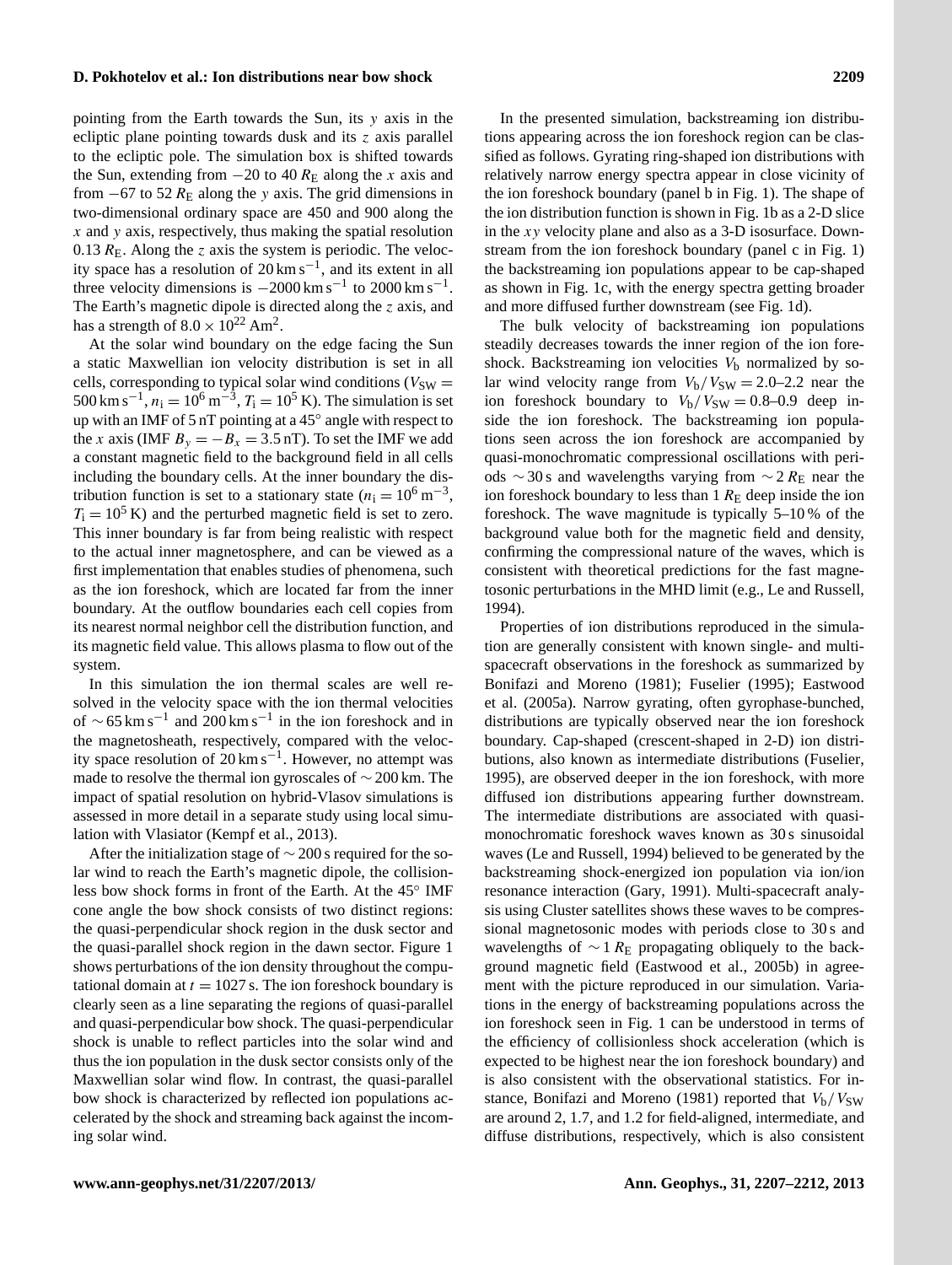

**Fig. 1.** Ion distributions (in units s<sup>3</sup> m−<sup>6</sup> ) in the magnetosheath (**A**), near the ion foreshock boundary (**B**), and in the ion foreshock (**C** and **D**).

with more recent multi-spacecraft statistics [\(Eastwood et al.,](#page-4-12) [2005b\)](#page-4-12).

The magnetosheath is formed behind the bow shock and is composed of highly anisotropic shock-energized plasmas. Ion velocity distributions change from horseshoe-shaped in the close vicinity of the bow shock to gyrotropic bi-Maxwellian distributions deep inside the magnetosheath (panel a in Fig. 1). Such bi-Maxwellian ion distributions with high-temperature anisotropy transverse to the background magnetic field are known to be a subject to mirror mode instability as well as to ion-cyclotron instability [\(Southwood](#page-5-16) [and Kivelson,](#page-5-16) [1993\)](#page-5-16). Profiles of plasma parameters across the magnetosheath (not shown) clearly demonstrate the anticorrelation between plasma density and magnetic field enhancements that is characteristic of perturbations induced by mirror mode instability. Such mirror mode structures with spatial scales of a few ion inertial lengths are routinely observed across the Earth's magnetosheath [\(Soucek et al.,](#page-5-17)

[2008\)](#page-5-17). The loss cone seen in the magnetosheath ion distribution is also a characteristic feature of the mirror modes and is due to ion trapping between magnetic mirrors [\(Soucek and](#page-5-18) [Escoubet,](#page-5-18) [2011\)](#page-5-18).

## **4 Conclusions and summary**

We present the first results of self-consistent global hybrid-Vlasov simulations of the magnetospheric bow shock and ion foreshock. We demonstrate that the new code, Vlasiator, is able to reproduce the key features of solar wind– magnetosphere interactions such as ion reflection and energization at the collisionless bow shock and to simulate associated wave-particle interaction processes taking place in the ion foreshock and in the magnetosheath. In the quasiparallel region of the ion foreshock, reflected and energized solar wind ions form backstreaming ion distributions of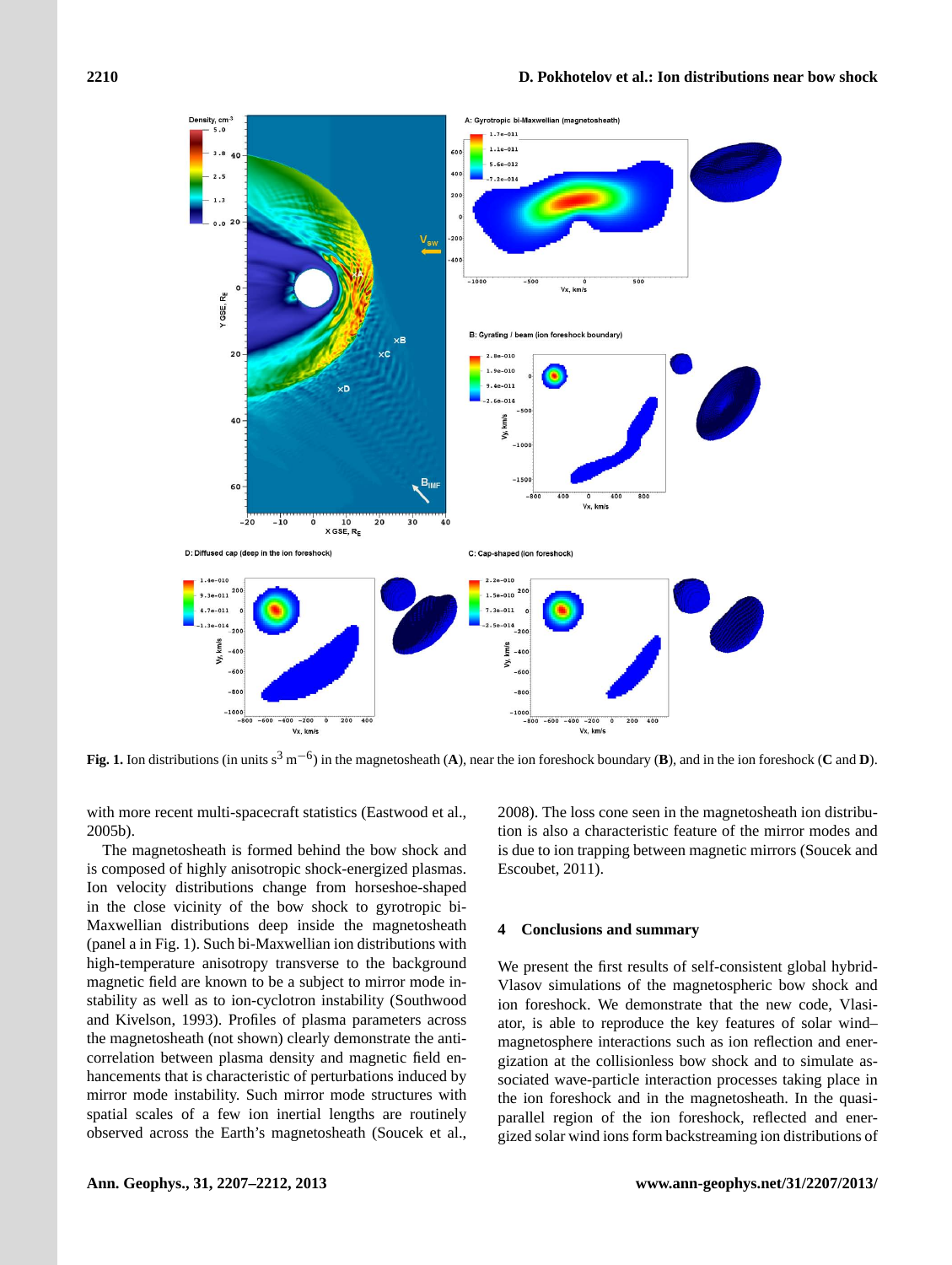# **D. Pokhotelov et al.: Ion distributions near bow shock 2211**

gyrating/beam type near the ion foreshock boundary and capshaped (intermediate) type distributions deep in the ion foreshock. Quasi-monochromatic compressional magnetosonic waves with periods of ∼ 30 s propagating obliquely to the background magnetic field appear across the ion foreshock region clearly associated with the backstreaming ion populations. Characteristics of the backstreaming ion populations and associated electromagnetic waves are in agreement with the properties of ion velocity distributions and compressional magnetosonic waves typically observed in the Earth's ion foreshock region. In the magnetosheath region the horseshoe-shaped and gyrotropic bi-Maxwellian ion distributions appear near the bow shock and deep in the magnetosheath, respectively. The bi-Maxwellian ion distributions are associated with large-scale standing structures appearing across the magnetosheath. Anti-correlation between density and magnetic fields across the magnetosheath structures as well as the shape of ion distributions suggests the mirror mode instability as a generation mechanism for these structures, which is also consistent with multi-spacecraft observations of mirror modes in the Earth's magnetosheath.

The global simulation presented here demonstrates qualitative agreement with earlier five-dimensional simulations of the collisionless bow shock using hybrid-PIC codes [\(Omidi et al.,](#page-5-4) [2005;](#page-5-4) [Blanco-Cano et al.,](#page-4-2) [2006\)](#page-4-2). In the quasiperpendicular region the bow shock resembles a fast magnetosonic shock similar to that reproduced in hybrid-PIC simulations. In the quasi-parallel region the bow shock demonstrates rather complex spatio–temporal structure with shock rippling and reformation, but still retains the features of a fast magnetosonic shock in contrast to hybrid-PIC simulations by [Omidi et al.](#page-5-4) [\(2005\)](#page-5-4), where the quasi-parallel region appears as a magnetosonic wave followed by a rotational discontinuity. The most notable difference with respect to hybrid-PIC simulations is that Vlasiator ion velocity distributions appear as uniformly discretized functions similar to those seen in the experimental data, in contrast to statistically noisy distributions derived from hybrid-PIC simulations. Hybrid-PIC simulations of the ion foreshock reproduced similar quasimonochromatic 30 s wave structures. However, in the hybrid-PIC simulations [\(Blanco-Cano et al.,](#page-4-2) [2006\)](#page-4-2) the ion foreshock waves are mostly non-compressive Alfvénic oscillations, which appears to contradict the observed statistical characteristics of the 30 s ion foreshock waves known to be mostly compressive magnetosonic and oblique [\(Eastwood et](#page-4-12) [al.,](#page-4-12) [2005b\)](#page-4-12). Other types of wave structures known to exist in the ion foreshock, such as steepened nonlinear shocklets [\(Le](#page-5-15) [and Russell,](#page-5-15) [1994\)](#page-5-15), have been reproduced earlier in global hybrid-PIC simulations [\(Omidi et al.,](#page-5-4) [2005;](#page-5-4) [Blanco-Cano et](#page-4-2) [al.,](#page-4-2) [2006\)](#page-4-2) but do not appear in our simulations, possibly due to the simulation box not being large enough for the highamplitude nonlinear structures to evolve before the foreshock structures get advected by the solar wind flow into the bow shock.

*Acknowledgements.* The Quantifying Energy circulation in Space plasmas (QuESpace) project has received funding from the European Research Council under the European Community's seventh framework programme (FP-7/2007-2013/ERC) agreement no. 200141-QuESpace. The work has been supported by the Academy of Finland. We acknowledge that the results of this research have been achieved using the PRACE Hermit research infrastructure resource based in Germany at the High Performance Computing Center Stuttgart (HLRS).

Topical Editor C. Owen thanks one anonymous referee for her/his help in evaluating this paper.

### **References**

- <span id="page-4-2"></span>Blanco-Cano, X., Omidi, N., and Russell, C. T.: Macrostructure of collisionless bow shocks: 2. ULF waves in the foreshock and magnetosheath, J. Geophys. Res., 111, A10205, doi[:10.1029/2005JA011421,](http://dx.doi.org/10.1029/2005JA011421) 2006.
- <span id="page-4-9"></span>Bonifazi, C. and Moreno, G.: Reflected and diffuse ions backstreaming from the Earth's bow shock 1. Basic properties, J. Geophys. Res., 86, 4397–4404, doi[:10.1029/JA086iA06p04397,](http://dx.doi.org/10.1029/JA086iA06p04397) 1981.
- <span id="page-4-3"></span>Brecht, S. H. and Ferrante, J. R.: Global hybrid simulation of unmagnetized planets – Comparison of Venus and Mars, J. Geophys. Res., 96, 11209–11220, doi[:10.1029/91JA00671,](http://dx.doi.org/10.1029/91JA00671) 1991.
- <span id="page-4-0"></span>Eastwood, J. P., Lucek, E. A., Mazelle, C., Meziane, K., Narita, Y., Pickett, J., and Treumann, R. A.: The Foreshock, Space Sci. Rev., 118, 41–94, doi[:10.1007/s11214-005-3824-3,](http://dx.doi.org/10.1007/s11214-005-3824-3) 2005a.
- <span id="page-4-12"></span>Eastwood, J. P., Balogh, A., Lucek, E. A., Mazelle, C., and Dandouras, I.: Quasi-monochromatic ULF foreshock waves as observed by the four-spacecraft Cluster mission: 1. Statistical properties, J. Geophys. Res., 110, A11219, doi[:10.1029/2004JA010617,](http://dx.doi.org/10.1029/2004JA010617) 2005b.
- <span id="page-4-6"></span>Eliasson, B. and Shukla, P. K.: Simulation study of magnetic holes at the Earth's collisionless bow shock, New J. Phys., 9, 168, doi[:10.1088/1367-2630/9/6/168,](http://dx.doi.org/10.1088/1367-2630/9/6/168) 2007.
- <span id="page-4-10"></span>Fuselier, S. A.: Ion distributions in the Earth's foreshock upstream from the bow shock, Adv. Space Res., 15, 43–52, doi[:10.1016/0273-1177\(94\)00083-D,](http://dx.doi.org/10.1016/0273-1177(94)00083-D) 1995.
- <span id="page-4-11"></span>Gary, S. P.: Electromagnetic ion/ion instabilities and their consequences in space plasmas – A review, Space Sci. Rev., 56, 373– 415, doi[:10.1007/BF00196632,](http://dx.doi.org/10.1007/BF00196632) 1991.
- <span id="page-4-1"></span>Glocer, A., Fok, M., Meng, X., Tóth, G., Buzulukova, N., Chen, S., and Lin, K.: CRCM + BATS-R-US two-way coupling, J. Geophys. Res., 118, 1635–1650, doi[:10.1002/jgra.50221,](http://dx.doi.org/10.1002/jgra.50221) 2013.
- <span id="page-4-4"></span>Kallio, E. and Janhunen, P.: Ion escape from Mars in a quasineutral hybrid model, J. Geophys. Res., 107, SIA1.1–SIA1.21, doi[:10.1029/2001JA000090,](http://dx.doi.org/10.1029/2001JA000090) 2002.
- <span id="page-4-7"></span>Karimabadi, H., Krauss-Varban, D., Huba, J., and Vu, H. X.: On magnetic reconnection regimes and associated threedimensional asymmetries: Hybrid, Hall-less hybrid, and Hall-MHD simulations, J. Geophys. Res., 109, A09205, doi[:10.1029/2004JA010478,](http://dx.doi.org/10.1029/2004JA010478) 2004.
- <span id="page-4-8"></span>Kempf, Y., Pokhotelov, D., von Alfthan, S., Vaivads, A., Palmroth, M., and Koskinen, H. E. J.: Wave dispersion in the hybrid-Vlasov model: verification of Vlasiator, Phys. Plasmas, 20, 112–114, doi[:10.1063/1.4835315,](http://dx.doi.org/10.1063/1.4835315) 2013.
- <span id="page-4-5"></span>Kis, A., Scholer, M., Klecker, B., Kucharek, H., Lucek, E. A., and Rème, H.: Scattering of field-aligned beam ions up-